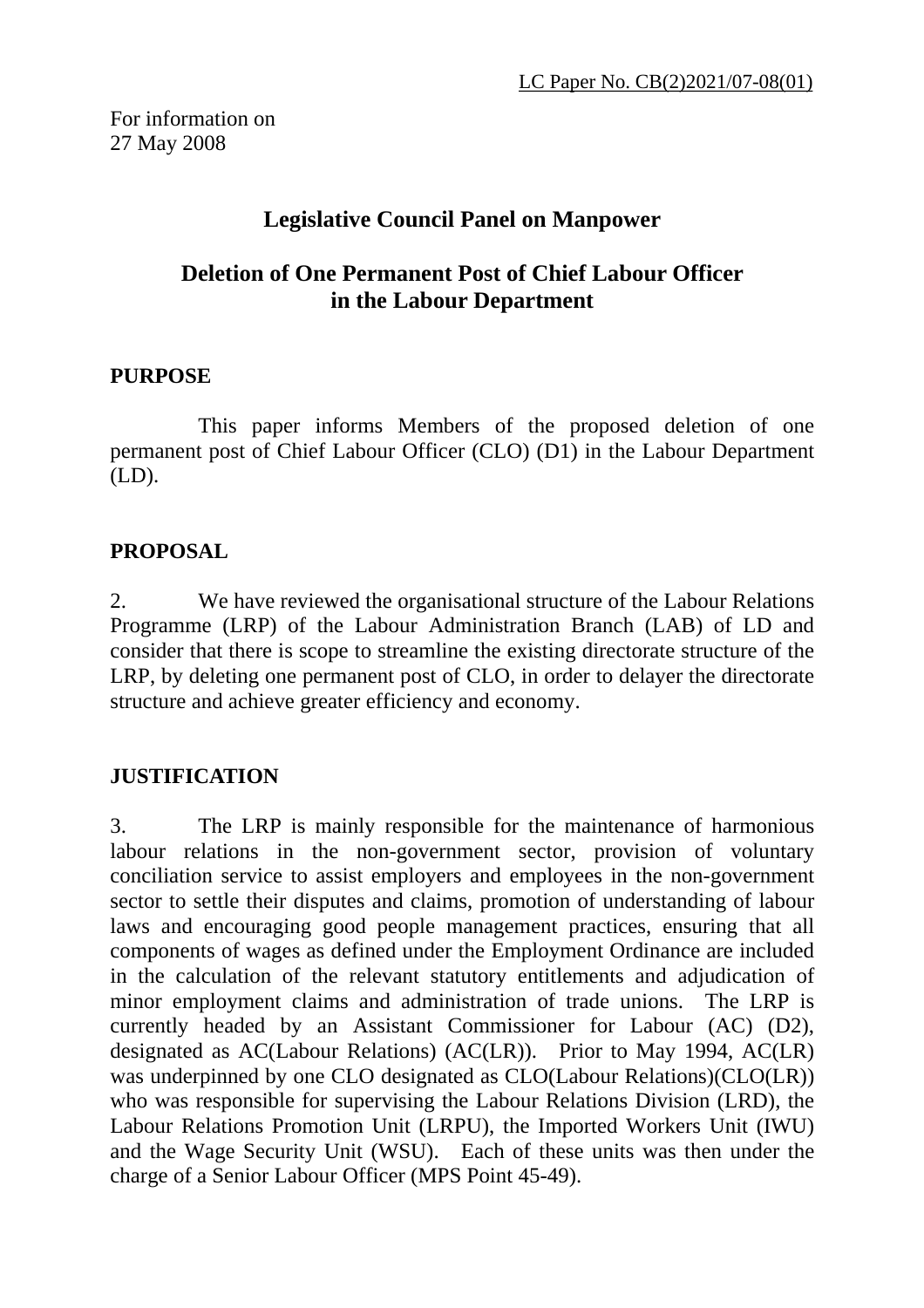4. The post of CLO(2) was created in May 1994 with the approval of the Finance Committee (FC) vide EC(94-95)2 after the merger of the Registry of Trade Unions (RTU) with LD on 1 April 1994 to supervise the operation of RTU and take on a number of additional duties from CLO(LR), including the supervision of LRPU and WSU. Consequential to the above changes, CLO(LR) was retitled as CLO(1) and was responsible for supervising LRD and IWU. As the administration of trade unions matters stabilised and the demand for labour relations service continued to increase, CLO(2) later took up the additional responsibility for overseeing the operation of the Employment Claims Investigation Unit (ECIU). The job description of the CLO(2) post is at Enclosure 1.

5. Since the merger of RTU with LD, AC(LR) has made continuous efforts to streamline the work process of the four units and RTU in LAB. the units and RTU have been running smoothly over the years, demand for input at the D1 level had steadily diminished. In view of this, we reviewed the workload and activities of LRP in 2004 and concluded that by restructuring LRP, one of the CLO posts could be deleted to achieve greater efficiency and economy.

6. The restructuring was implemented on a trial basis in July 2004 and the duties previously under the purview of CLO(2) were redistributed between  $AC(LR)$  and  $CLO(1)$ . The latter was then retitled as  $CLO(LR)$  and took up the responsibility for overseeing the operation of RTU, which was previously under the charge of CLO(2). The three Units which were previously headed by CLO(2) (viz the Workplace Consultation Promotion Unit (the then LRPU), WSU and ECIU) were put under the direct supervision of AC(LR) and renamed as divisions. Since then, the CLO(2) post has been left frozen. We have not formally deleted the CLO(2) post as we consider it prudent to first assess in the light of operational experience whether the restructuring would adversely affect the overall efficiency of LRP. Having reviewed the new arrangement, we conclude that the streamlined structure of LRP has been functioning smoothly and propose to formally delete the CLO(2) post from the establishment.

7. The organisation charts of LD before and after the restructuring of LRP are respectively at Enclosures 2 and 3. The job descriptions of AC(LR) and CLO(LR) are at Enclosures 4 and 5 respectively.

## **FINANCIAL IMPLICATIONS**

8. The proposed deletion of the CLO(2) post will bring about savings of \$1,201,200 in terms of notional annual salary cost at mid-point and \$1,643,000 in terms of full annual average staff cost, including salaries and staff on-cost.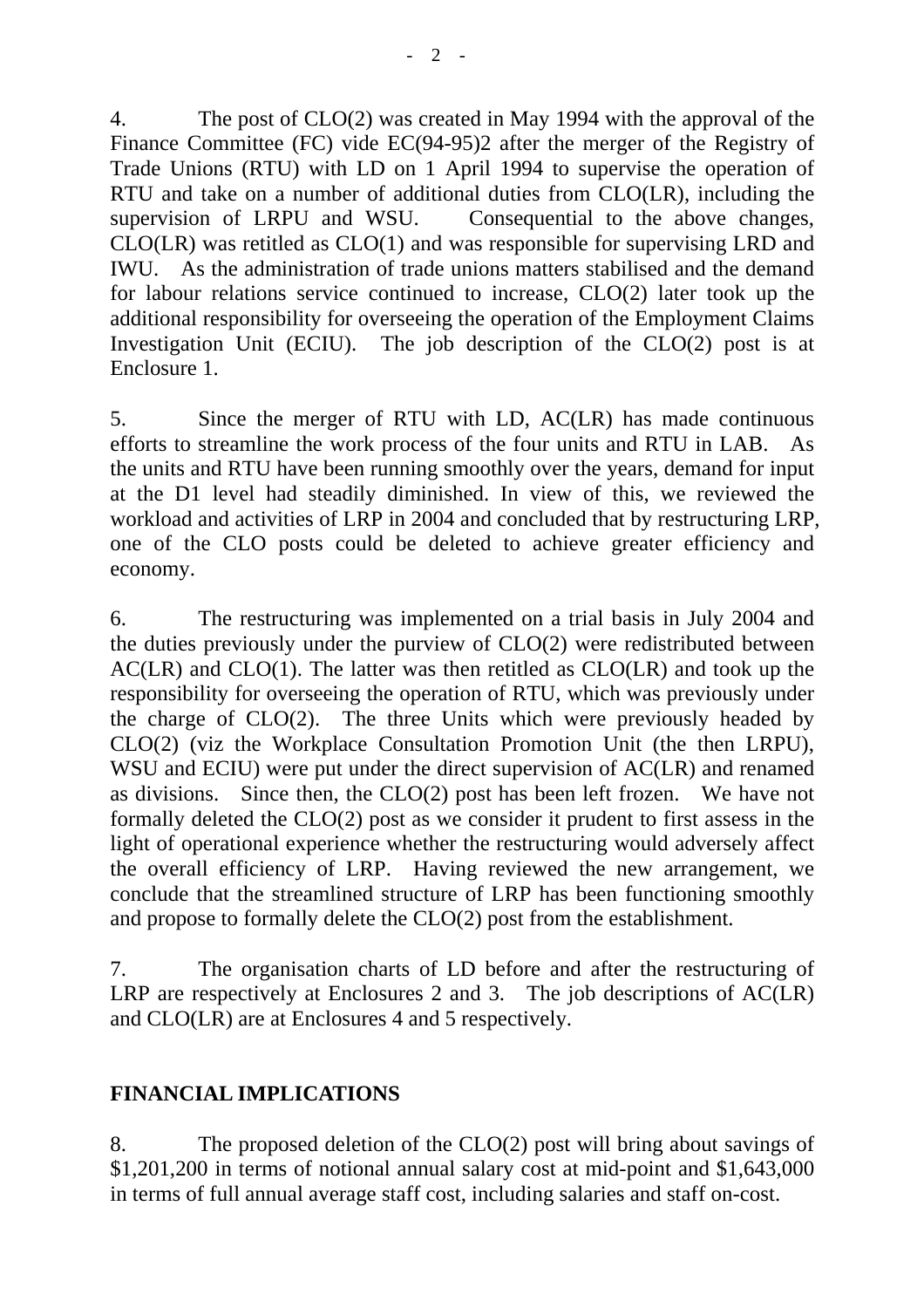## **WAY FORWARD**

9. We plan to submit the proposal to the Establishment Subcommittee in June 2008 for recommendation to FC for approval in July 2008.

Labour and Welfare Bureau Labour Department May 2008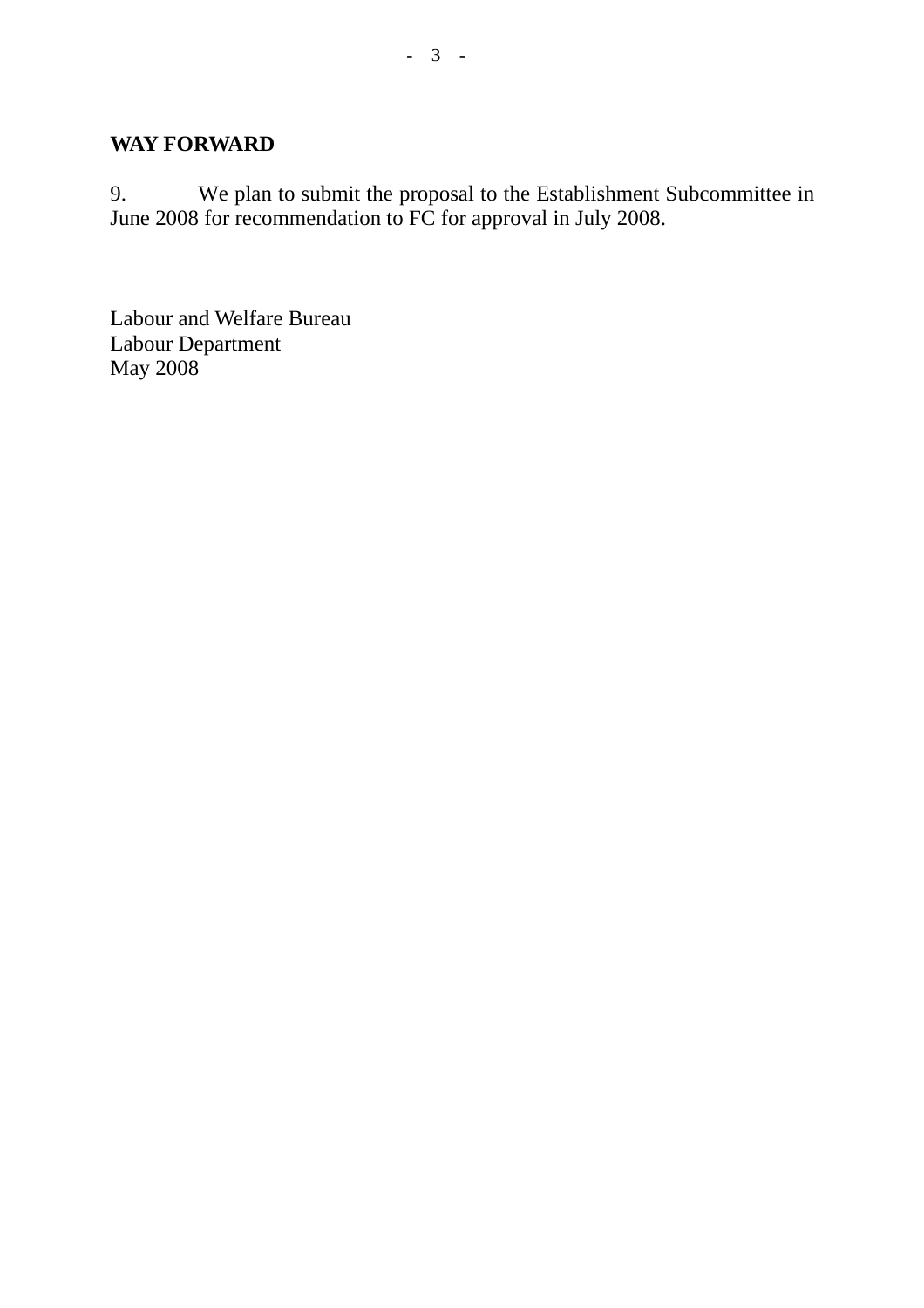## **Job Description Chief Labour Officer (2)**

### Rank : **Chief Labour Officer (D1)**

### Responsible to : **Assistant Commissioner for Labour (Labour Relations)**

### **Main Duties and Responsibilities –**

- 1. To provide support to the Assistant Commissioner for Labour (Labour Relations) in formulating policy and strategies in respect of the Protection of Wages on Insolvency Fund, investigation of wage offences and trade union matters.
- 2. To assist in supervising and directing the activities of the Labour Relations Promotion Unit, the Wage Security Unit, the Employment Claims Investigation Unit and the Registry of Trade Unions.
- 3. To perform the statutory functions of the Registrar of Trade Unions and to administer the Trade Unions Ordinance.
- 4. To coordinate the overall strategy of industry-based tripartite committees.
- 5. To coordinate the organisation of large-scale promotional programmes and special projects.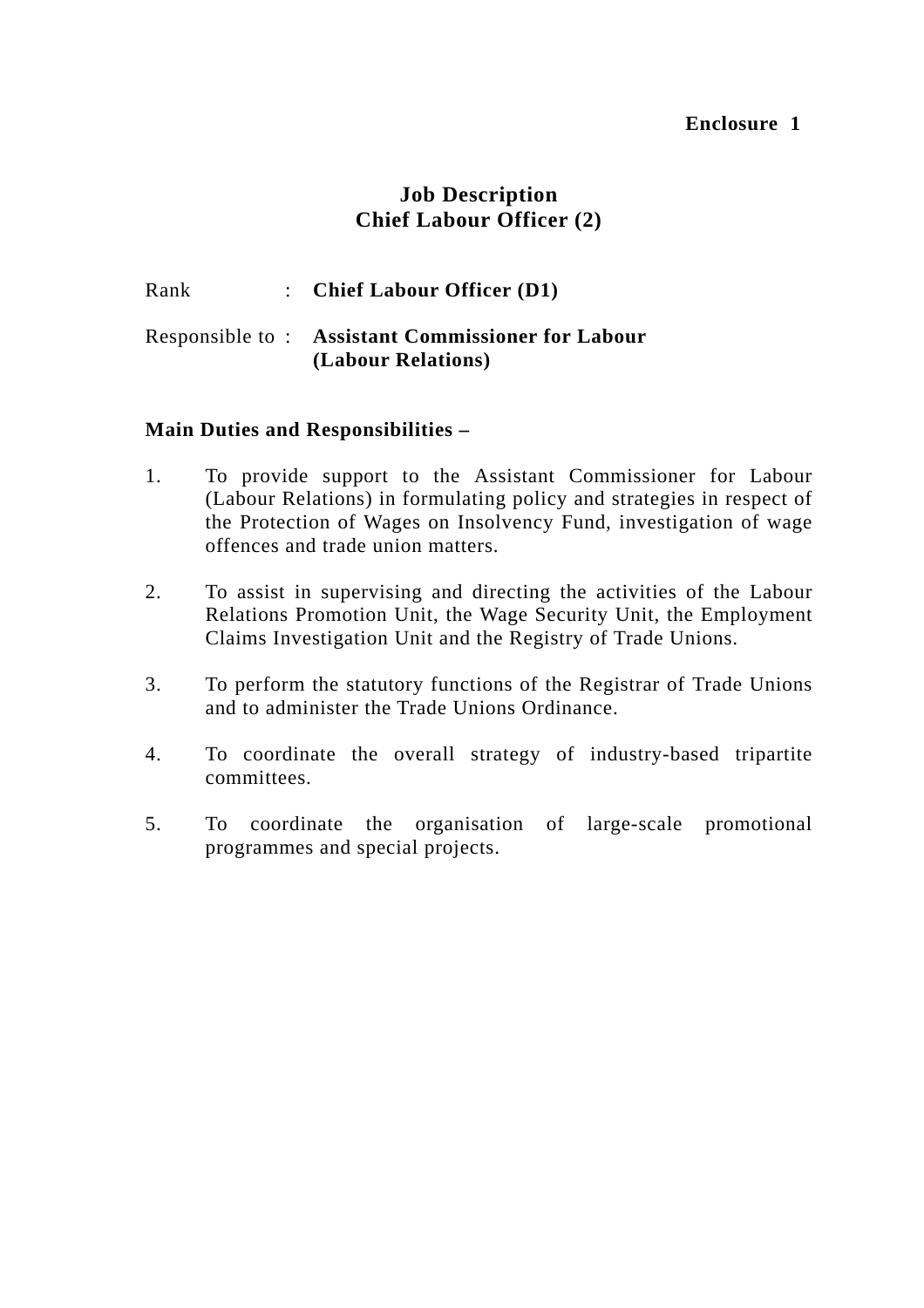#### **Organisation Chart of Labour Department**

(Before restructuring of the Labour Relations Programme in July 2004)



\* Post proposed for deletion.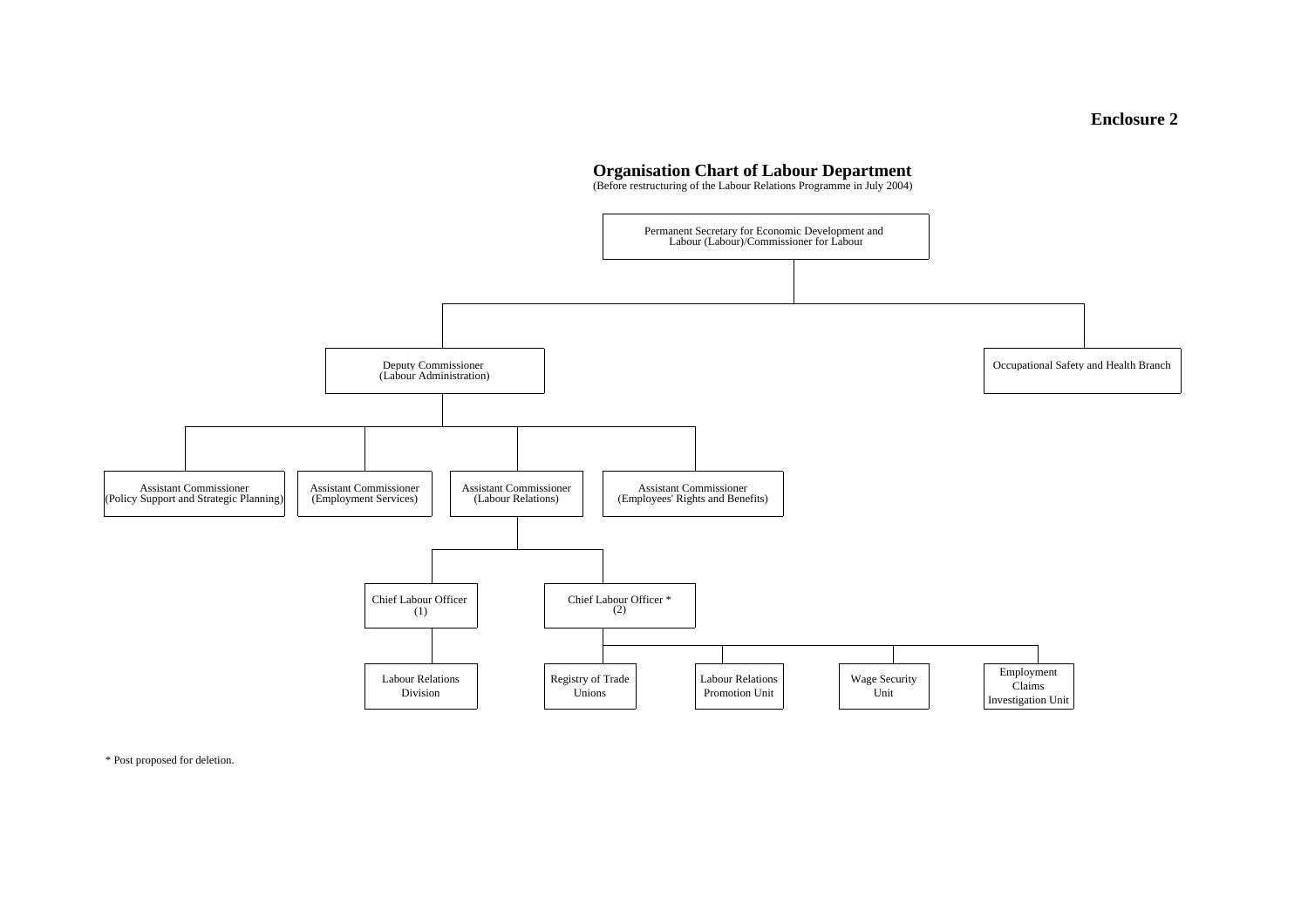### **Organisation Chart of Labour Department**

(After restructuring of the Labour Relations Programme in July 2004)



Note: \* The Commissioner for Labour post was reinstated on 1 July 2007 upon reorganisation of the Government Secretariat on the same day.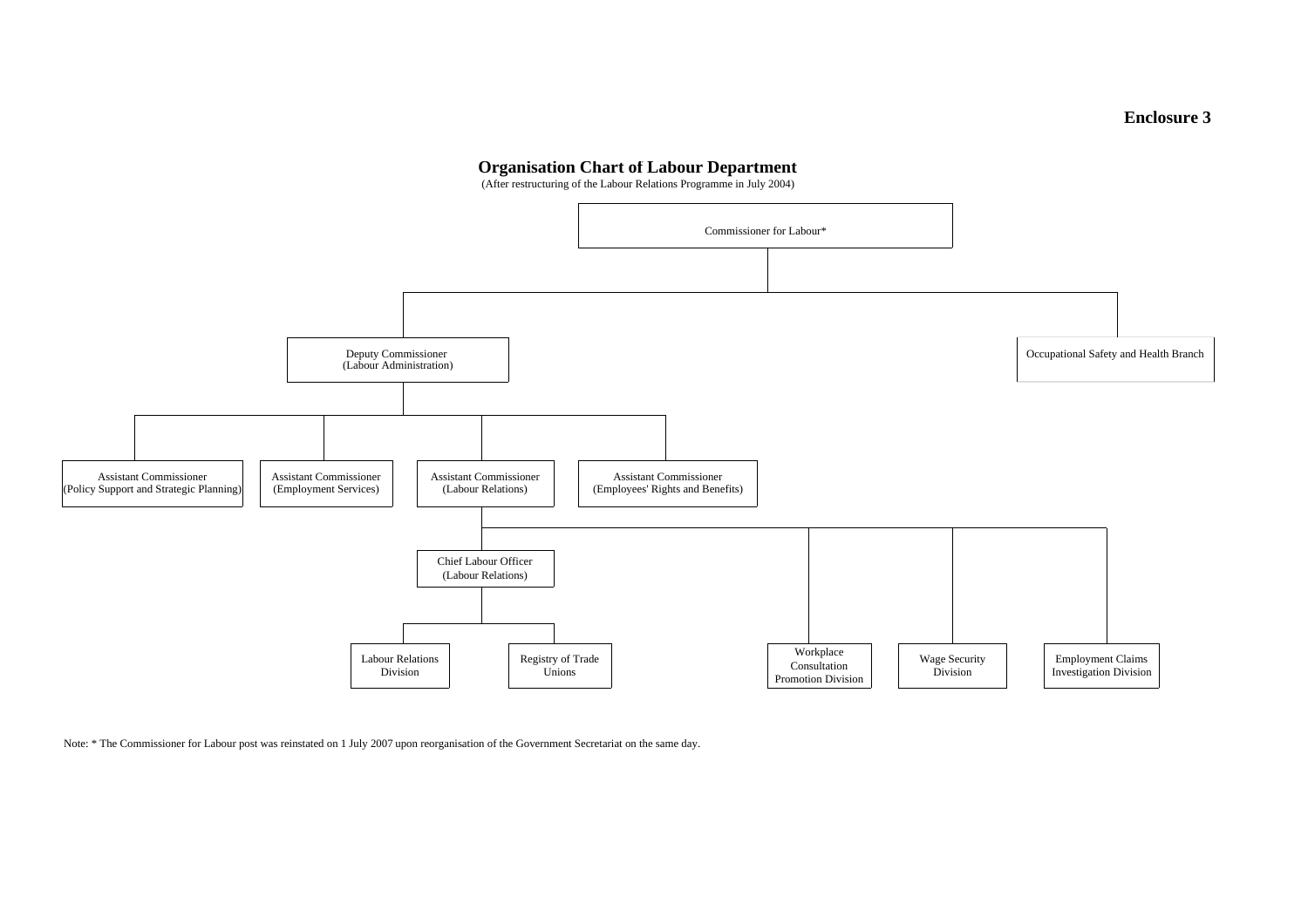## **Job Description Assistant Commissioner for Labour (Labour Relations)**

| Rank | : Assistant Commissioner for Labour $(D2)$            |
|------|-------------------------------------------------------|
|      | <b>Responsible to: Deputy Commissioner for Labour</b> |

### **(Labour Administration)**

### **Main Duties and Responsibilities –**

- 1. To assist in the formulation of policies and strategies in respect of labour relations, promotion of tripartite collaboration and good labour-management practices, protection of wages on insolvency, investigation of wage offences and trade union administration.
- 2. To oversee the activities of the Registry of Trade Unions.
- 3. To review and amend the existing legislation on labour relations, trade unions and employees' rights and benefits.
- 4. To oversee the activities of the Labour Relations Division, the Wage Security Division<sup>#</sup>, the Workplace Consultation Promotion Division<sup>#</sup> and the Employment Claims Investigation Division#.

# Duties taken over from the CLO(2) post proposed for deletion.